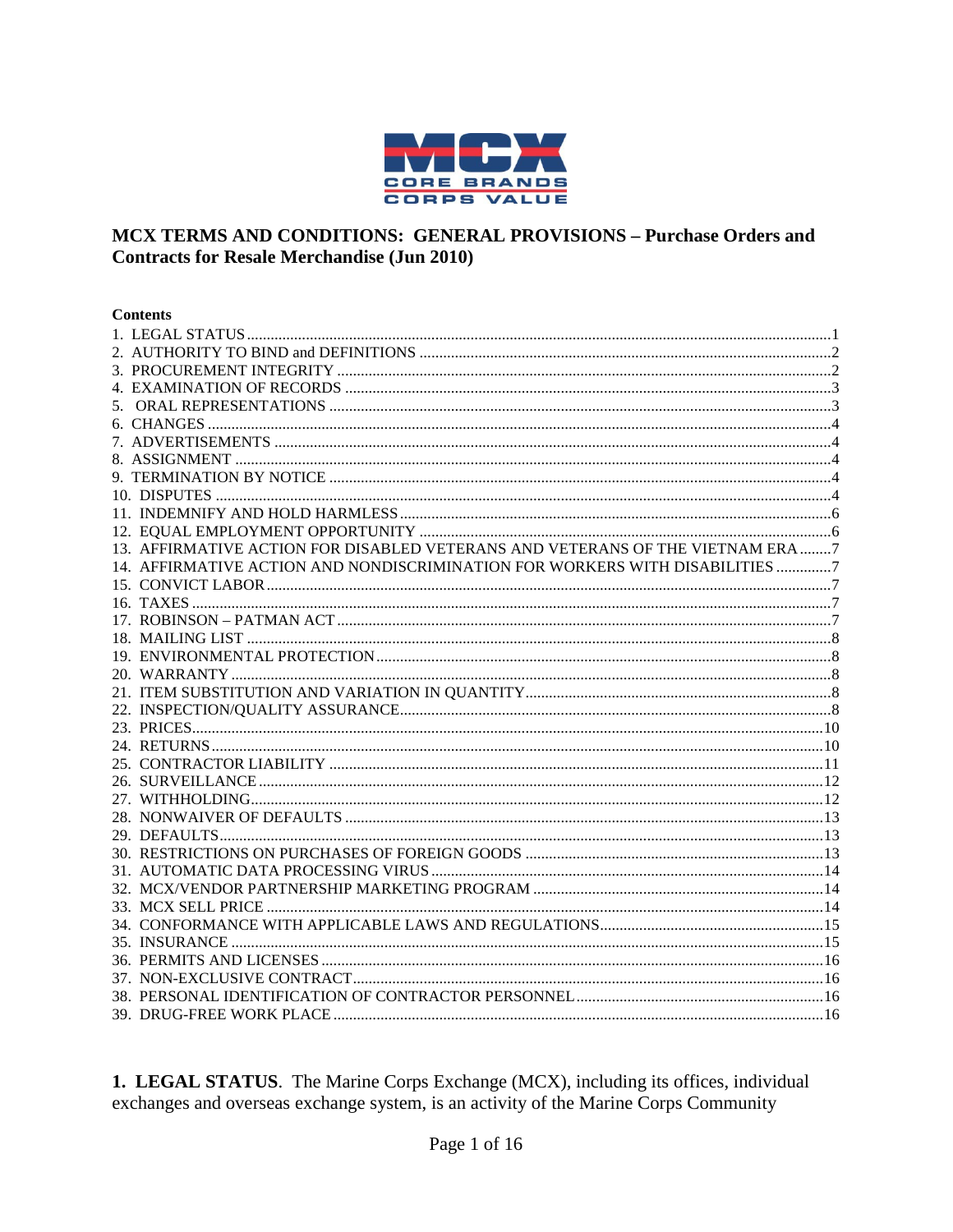Services (MCCS) and Headquarters Marine Corps, Personal and Family Readiness Division, is an integral part of the Department of Defense, and is a nonappropriated fund instrumentality (NAFI) of the United States (U.S.) Government. MCX contracts are U.S. contracts; however, they do not obligate appropriated funds of the United States except for a judgment or a compromise settlement in suits brought under the provision of the Contract Disputes Act (41 USC 601-613), in which event MCX will reimburse the U.S. Government (31 USC 1304[c]). MCX procurement is governed by Department of Defense Instruction (DODI) 4105.71 available at<http://www.dtic.mil/whs/directives/corres/pdf/410571p.pdf> and Marine Corps Order P7010.20 available at [http://www.marines.mil/news/publications/Documents/MCO%20P7010.20.pdf.](http://www.marines.mil/news/publications/Documents/MCO%20P7010.20.pdf) (NOTE: The Federal Acquisition Regulation [FAR] published pursuant to the Office of Federal Procurement Policy Act of 1974, as amended, applies to procurements with appropriated funds. It does not apply to MCX procurement except for those provisions of the FAR that have been administratively adopted by MCX.)

<span id="page-1-0"></span>**2. AUTHORITY TO BIND and DEFINITIONS**. As used throughout this contract, the following terms shall have the meaning set out below:

a. "MR" identifies the Personal and Family Readiness Division, Headquarters, United States Marine Corps. "MCCS" identifies United States Marine Corps Community Services activities. "MCX" identifies the Marine Corps Exchange.

b. "Contract" identifies this contract or any modification thereto.

c. "Contracting Officer" is any person, including buyers, granted authority in writing to act on behalf of MCX to execute, administer, modify and terminate, and take other actions relating to contracts, purchase orders, or other agreements. It includes said contracting officer's successor or successors. (NOTE: Only the contracting officer may waive or change contract terms; impose additional contract requirements, issue cure, show cause, or termination notices; or render final decisions according to contract terms.) Other MCCS and government officials who are by virtue of their positions concerned with the administration and operation of this contract may take certain administrative actions in behalf of the contracting officer. These officials may conduct inspections, process and collect contract payments, make administrative decisions, and perform other duties of an administrative nature. All questions concerning the authority of other MCCS or government officials should be referred to the contracting officer. d. "Contractor" means the vendor, individual, partnership, corporation, or other entity which is a party to this contract and who is responsible for all actions, performance and work thereunder, to include that of any subcontractor.

### <span id="page-1-1"></span>**3. PROCUREMENT INTEGRITY**

a. By submission of an offer or performance of this contract, the offeror or contractor certifies with respect to this MCX purchase action:

(1) That no discussion, offer or promise of future employment or business opportunity has nor will be made to MCX civilian or military personnel who personally and substantially participate in the purchase action;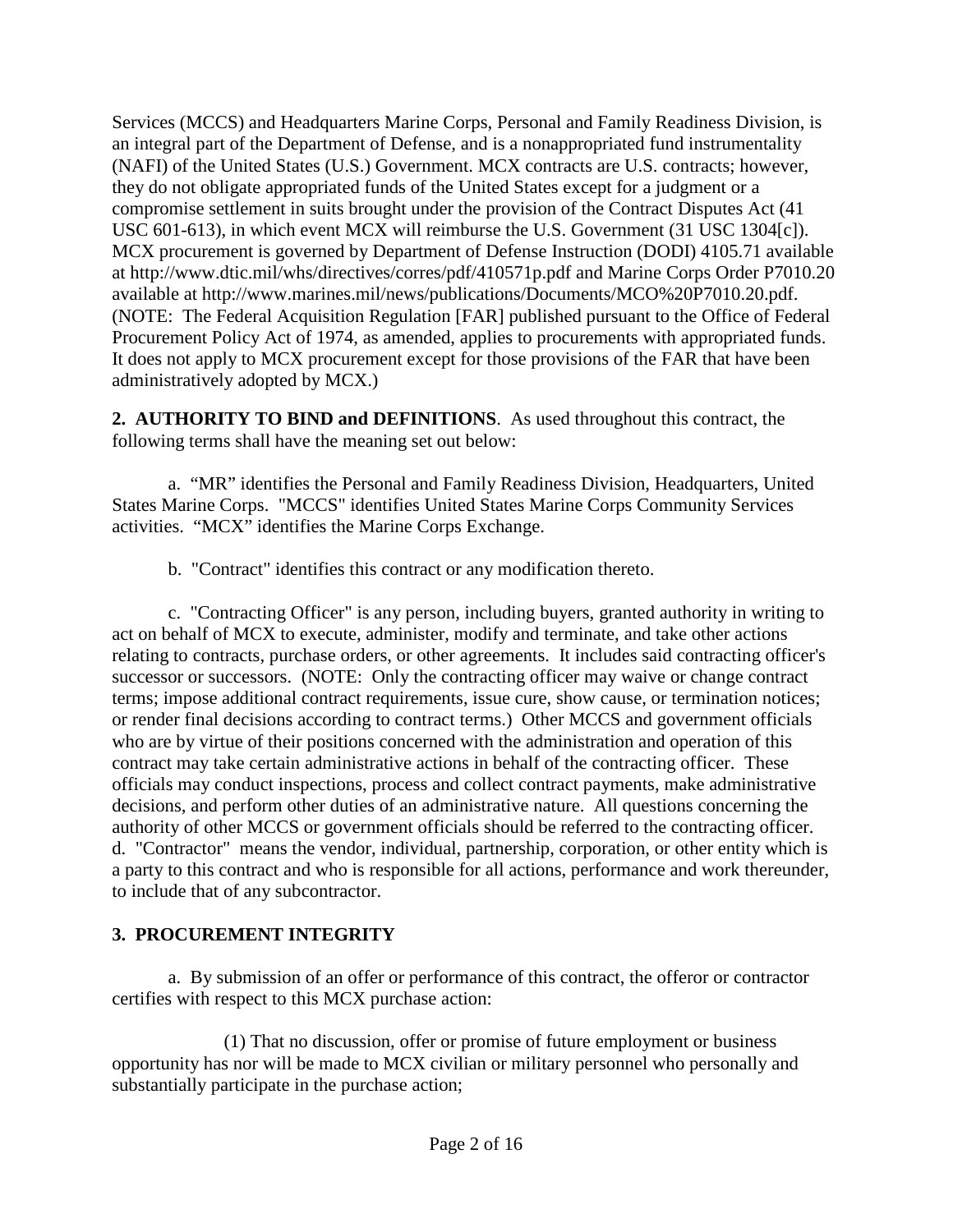(2) That no offer, promise or gift of any gratuity, entertainment, money, or other thing of value has nor will be made to any MCX civilian or military personnel or any other employee of the U.S. Government or member of their family or household;

(3) That no information proprietary to other offerors or other purchasing information (offeror list, prices offered, technical evaluations or rankings, etc.) is sought or obtained until it is available to the public under MCX procedure.

(4) That no person or selling agency has been employed or retained to secure this contract for a commission, percentage, brokerage or contingent fee except bona fide employees or bona fide established commercial selling agencies retained by the contractor for the purpose of securing business.

b. Contractor certifies that no gratuities (entertainment, gifts, money, kickbacks or other thing of value) were nor will be solicited or accepted by the contractor, or any contractor representative, from any subcontractor or subcontractor representative, for the purpose of obtaining or rewarding favorable treatment in connection with this contract or any subcontract under it.

c. Contractor will report in writing to the Director, Loss Prevention Division, any possible violation of this clause when there are reasonable grounds to believe a violation may have occurred. The contractor will cooperate fully with any federal agency investigation of a possible violation of this clause.

d. For breach of any of these certifications, MCX may terminate this contract for default, and or deduct from amounts due under this or other contracts, or charge contractor for, the total value of any contingent fee, gratuity or kickback or other loss to MCX arising out of the breach.

### <span id="page-2-0"></span>**4. EXAMINATION OF RECORDS**

a. This clause is applicable if the amount of this contract exceeds \$10,000 and the contract was entered into by means of negotiation. The Contractor agrees that the Contracting Officer or his duly authorized representative shall have the right to examine and audit the books and records of the Contractor directly pertaining to the contract during the period of the contract and until the expiration of three (3) years after final payment under the contract.

b. The Contractor agrees to include clause "a" in all subcontracts hereunder which exceed \$10,000.

<span id="page-2-1"></span>**5. ORAL REPRESENTATIONS**. The written purchase order or contract includes the entire agreement between the parties. MCX will not be bound by any oral or written representation not included in the written purchase order or contract or a change or amendments thereto. MCX will not be bound by any terms on Contractor forms or letter unless such terms are specifically agreed to and incorporated in the purchase order or contract and signed by the Contracting Officer.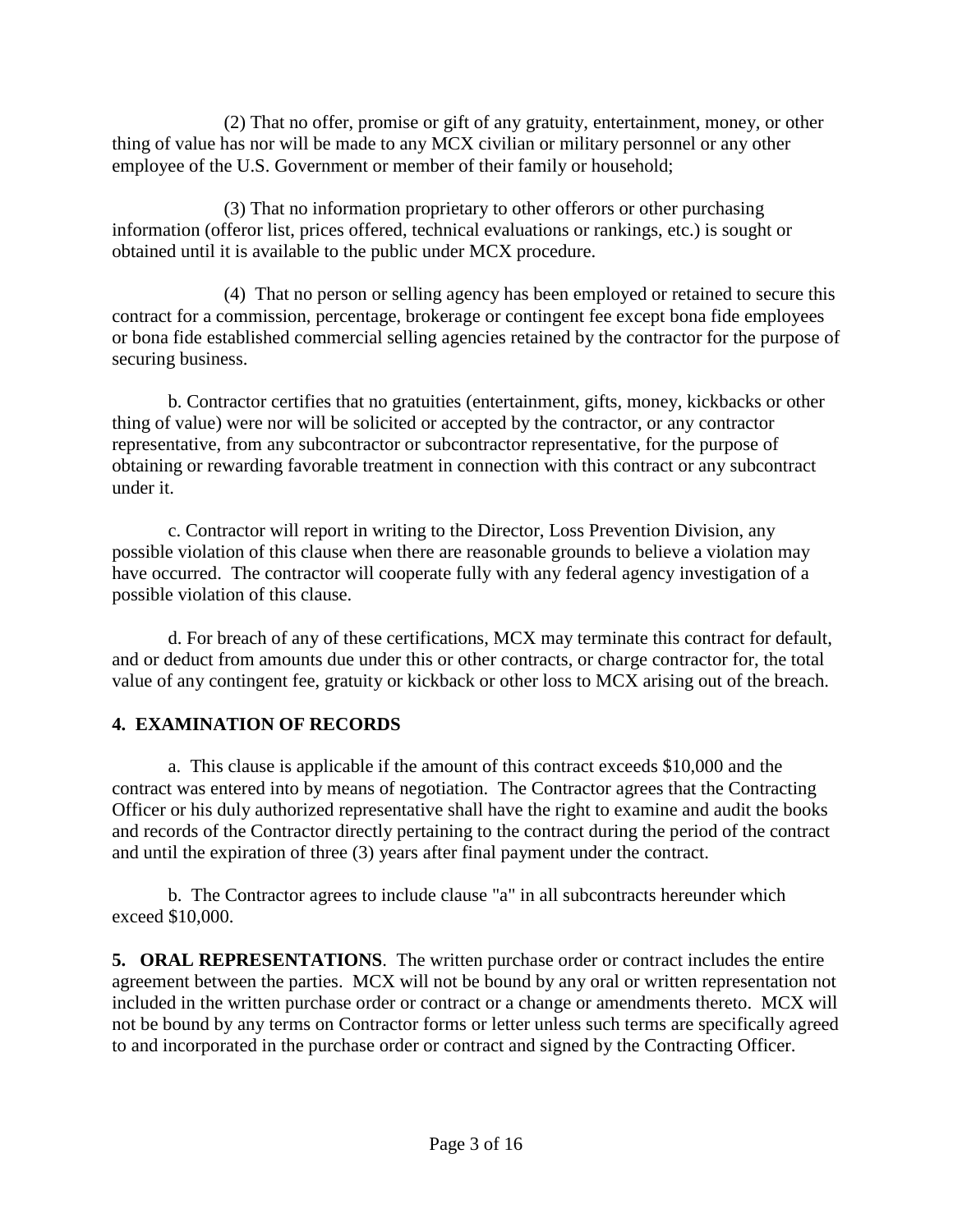<span id="page-3-0"></span>**6. CHANGES**. The Contracting Officer may at any time, by a written order, make changes within the general scope of the contract, in any one or more of the following: (a) drawings, designs, or specifications when the supplies to be furnished are to be specially manufactured for MCX in accordance with such drawings, designs, or specifications; (b) time of delivery; (c) place of delivery; or (d) method of shipment or packing. If any such change causes an increase or decrease in the cost of performing this contract, the Contracting Officer shall make an equitable adjustment in the contract price and the contract shall be modified in writing accordingly. Any claim by Contractor for adjustment under this clause must be asserted no later than 30 days from the date of receipt by the Contractor of the notification of change. Claims for constructive changes to the contract will not be considered.

<span id="page-3-1"></span>**7. ADVERTISEMENTS.** The contractor will not represent in any manner, expressly or by implication, that products purchased under this contract are approved or endorsed by any element of the United Sates Government. Any contractor advertisement, including cents off coupon, which refers to MCX will contain a statement that MCX neither paid nor sponsored the advertisement, in whole or in part.

<span id="page-3-2"></span>**8. ASSIGNMENT.** Contractor shall not assign its rights or delegate its obligations under this contract without the prior written consent of the Contracting Officer.

<span id="page-3-3"></span>**9. TERMINATION BY NOTICE**. Either party may terminate any and all performance under an individual purchase order, provided such notice is given not less than ten (10) calendar days before performance is required. Notice must be given in writing, to include electronic mail.

## <span id="page-3-4"></span>**10. DISPUTES**

a. This contract is subject to the Contract Disputes Act of 1978 (41 U.S.C. 601-613). Except as provided in the Act, all disputes arising under or relating to this contract will be resolved under this clause.

b. "Claim" as used in this clause means a written demand or written assertion by one of the contracting parties seeking the payment of money in a sum certain or other relief arising under or relating to this contract. A voucher, invoice, or other routine request for payment that is not in dispute when submitted is not a claim under this clause.

c. Contractor must submit any request for monetary or other relief relating to this contract in writing to the Contracting Officer. The request must specify the amount of money or the other relief requested and include all supporting data. In addition, with the request or any amendment thereto, Contractor must submit a signed certificate reading as follows:

"I certify that this request and any ensuing claim are made in good faith, that the supporting data are accurate and complete to the best of my knowledge and belief, and that any amount requested accurately reflects the amount for which Contractor believes MCX is liable.

\_\_\_\_\_\_\_\_\_\_\_\_\_\_\_\_\_\_\_\_\_\_\_\_\_\_\_\_\_\_\_\_\_\_\_\_\_\_\_\_\_\_\_\_\_\_\_\_\_\_\_\_\_\_\_\_\_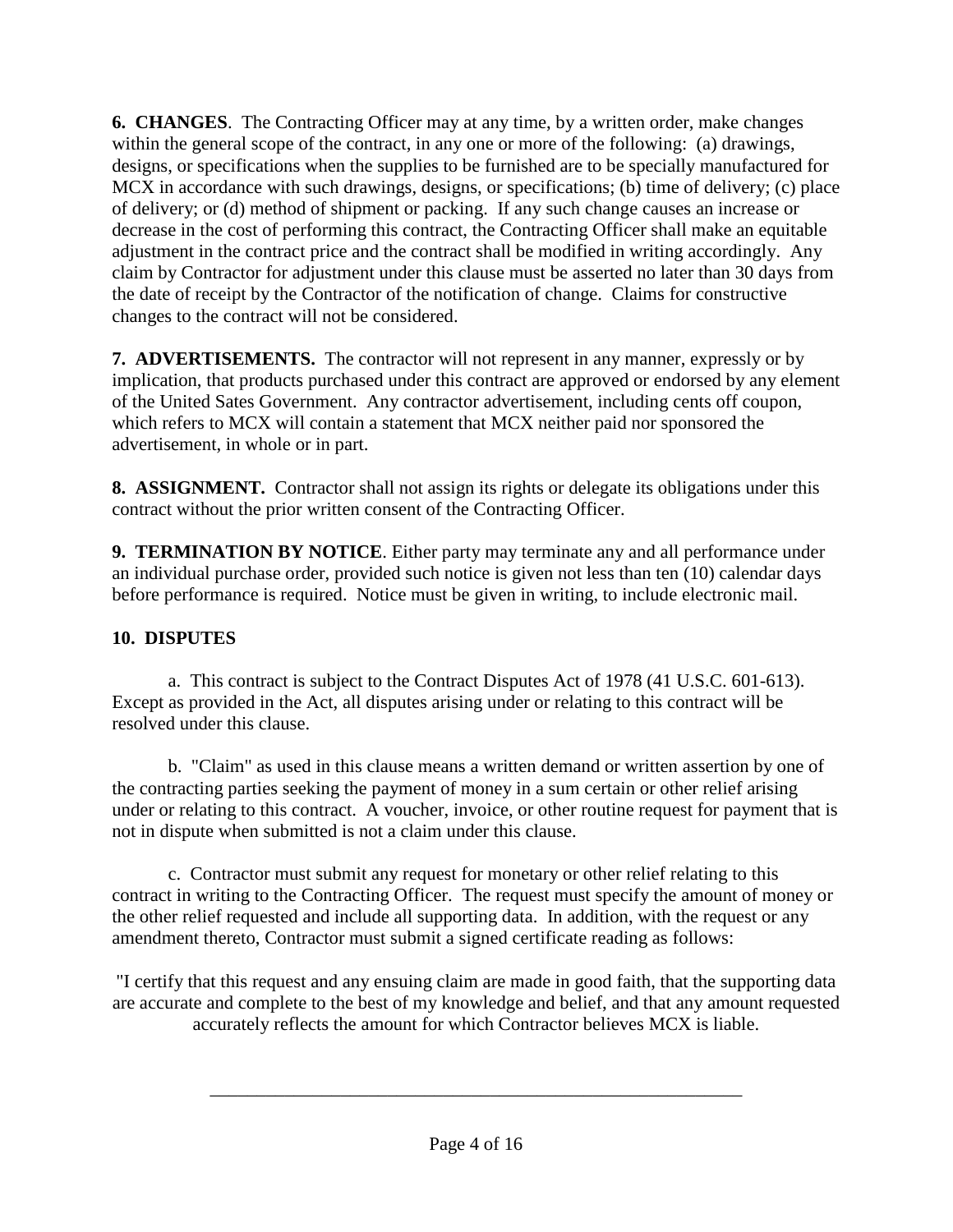(Signature of Individual Authorized to Bind Contractor)"

#### (NOTE: SUBMISSION OF FALSE CLAIMS IS A VIOLATION OF FEDERAL LAW AND MAY RESULT IN CIVIL AND OR CRIMINAL PENALTIES).

d. Contractor's request for payment of money or other relief is not a "claim" until:

(1) A written request has been received by the Contracting Officer complying fully with subparagraph "c" above,

(2) A dispute arises between the parties after a reasonable time for review and disposition, and

(3) Contractor requests the Contracting Officer to issue a final decision.

e. Contractor's request for a contract modification or for relief that is discretionary with the Contracting Officer will not be considered a "claim."

f. All disputed claims relating to this contract will be decided by the Contracting Officer, who will issue a written Final Decision and mail or otherwise furnish a copy thereof to Contractor. The Contracting Officer's decision will be final and conclusive unless:

(1) Within 90 days from the date of Contractor's receipt of the Contracting Officer's Final Decision, Contractor mails or otherwise furnishes the Contracting Officer a written appeal (two copies) addressed to the Armed Services Board of Contract Appeals (ASBCA); or

(2) Within 12 months from the date of Contractor's receipt of the Contracting Officer's Final Decision, Contractor brings an action in the United States Court of Federal Claims.

g. The decision of the ASBCA is final and conclusive except:

(1) Contractor may appeal such a decision to the United States Court of Appeals for the Federal Circuit within 120 days of receipt of a copy of the decision of the ASBCA.

(2) MCX, MR, or MCCS may transmit the decision of the ASBCA to the United States Court of Appeals for the Federal Circuit for judicial review within 120 days from the date of MCX, MR, or MCCS' receipt of a copy of the decision of the ASBCA.

(3) ASBCA decisions made under the Board's small claims (expedited) procedures (\$50,000 or less) may be set aside only in case of fraud. In all other cases, the ASBCA decisions on questions of fact may be set aside only where the decisions are fraudulent, arbitrary, capricious, or so grossly erroneous as to necessarily imply bad faith, or if such decisions are not supported by substantial evidence. The decisions of the ASBCA on any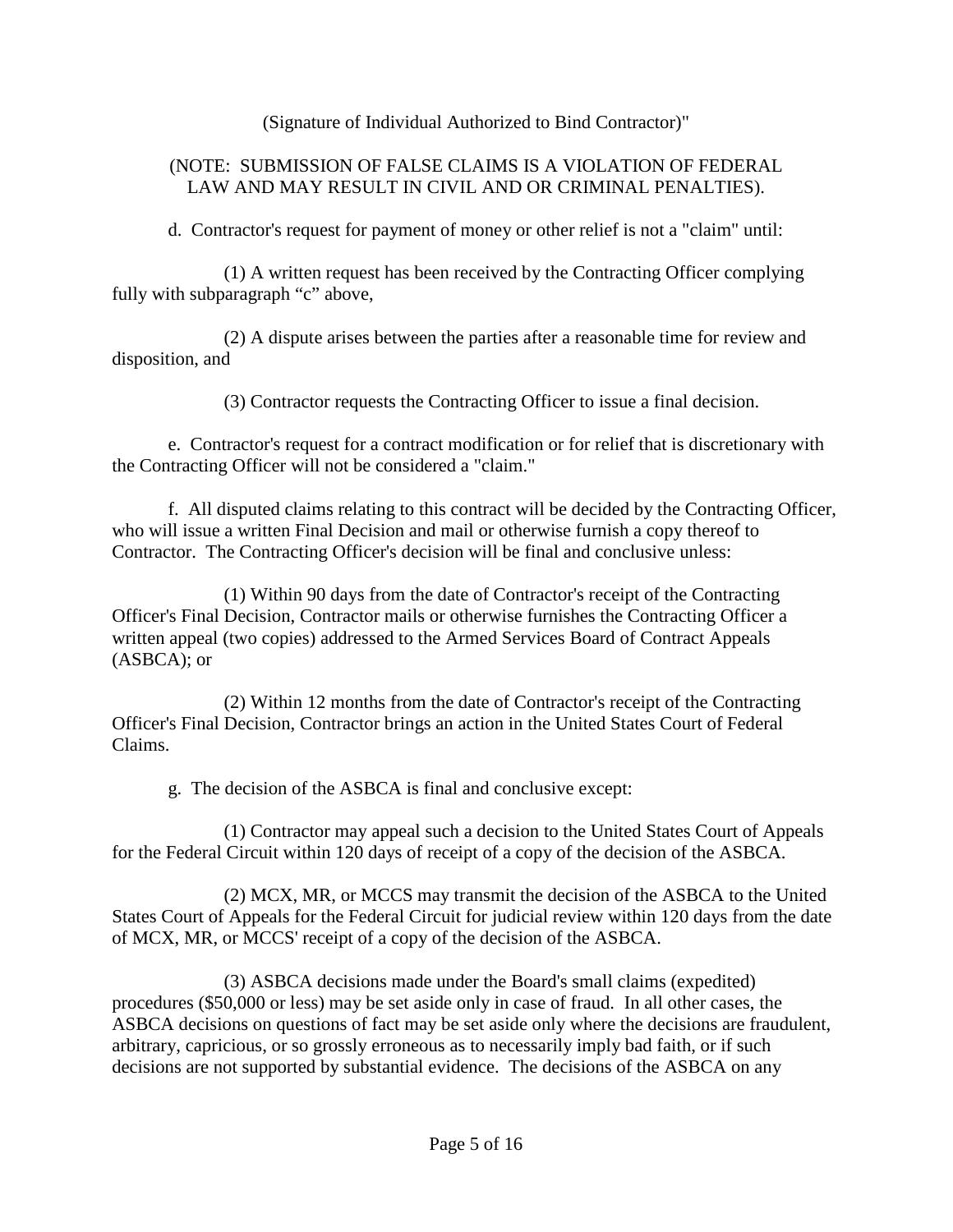questions of law will not be final or conclusive as to the United States Court of Appeals for the Federal Circuit.

h. Pending final resolution on any request for relief, disputed claim, appeal, or action, related to this contract, Contractor will proceed diligently with the performance of this contract and will comply with the Contracting Officer's decisions.

i. If Contractor cannot support any part of its claim as a result of fraud or misrepresentation of fact, then, in addition to other remedies or penalties provided for by law, Contractor will pay MCX, MR, or MCCS an amount equal to the unsupported part of the claim plus all MCX, MR, or MCCS costs attributable to reviewing that part of the claim.

## <span id="page-5-0"></span>**11. INDEMNIFY AND HOLD HARMLESS**

a. Contractor shall indemnify, hold harmless and defend MCX, MR, and MCCS and all other agencies and instrumentalities of the United States, their agents, representatives, employees and customers from any and all suits, judgments and claims, including those established by or pursuant to court decisions, to international agreements, or duly promulgated regulations of the United States Government, and all charges and expenses incident thereto which arise out of or in connection with:

(1) The alleged or established violation, infringement, or claim of any patent, copyright or trademark rights or any other misuse of Intellectual Property asserted by any third party with regard to items or services provided by Contractor;

(2) Loss, death, damage or injury alleged or established to have arisen out of or in connection with products, services, or equipment provided by Contractor, unless such loss, death, damage, or injury was caused by or resulted solely from the acts or omissions of MCX, MR, MCCS, its agents, representatives, or employees.

(3) Any loss, death, damage, or injury alleged or established to have arisen out of or in connection with any other acts or omissions of the Contractor, the Contractor's subcontractors, representatives, agents, or employees.

b. MCX, MR, and MCCS will give Contractor notice and an opportunity to defend.

# <span id="page-5-1"></span>**12. EQUAL EMPLOYMENT OPPORTUNITY**

a. The contractor agrees to comply with regulations of the Department of Labor contained in Title 41, Code of Federal Regulations, Chapter 60, which are incorporated by reference.

b. Orders during a calendar year in the amount of \$1,000,000 or more will not be made unless the contractor, and each first-tier subcontractor which will receive a subcontract of \$1,000,000 or more, are found on the basis of a review to be in compliance with the Equal Employment Opportunity regulations of the Department of Labor.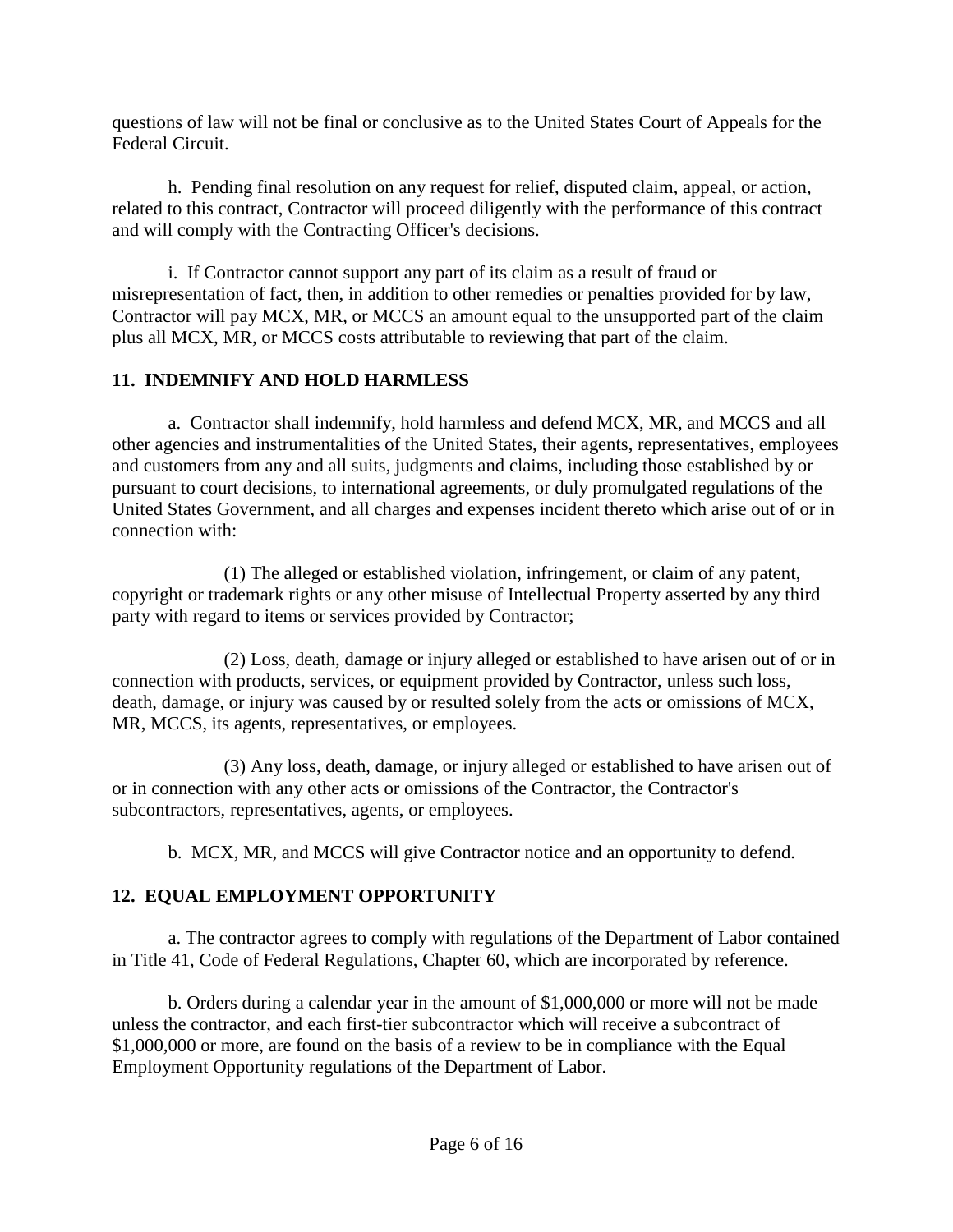<span id="page-6-0"></span>**13. AFFIRMATIVE ACTION FOR DISABLED VETERANS AND VETERANS OF THE VIETNAM ERA.** If orders during a calendar year equal or exceed \$10,000 and are not otherwise exempt, the contractor agrees to comply with the regulations of the Department of Labor and the Office of Federal Contract Compliance Program, and the Affirmative Action Clause as set out in Title 41, code of Federal Regulations, Part 60-250, which are incorporated herein by reference.

## <span id="page-6-1"></span>**14. AFFIRMATIVE ACTION AND NONDISCRIMINATION FOR WORKERS WITH**

**DISABILITIES**. If orders during a calendar year equal or exceed \$2,500 and are not otherwise exempt, the contractor agrees to comply with the regulations of the Department of Labor and the Affirmative Action clause as set out in Title 41, Code of Federal Regulations, par 60-741, which are incorporated herein by reference.

<span id="page-6-2"></span>**15. CONVICT LABOR**. In connection with the performance of work under this contract, the contractor agrees not to employ any person undergoing sentence of imprisonment except as provided by Public law 89-176, September 10, 1965 (18 USC 4082[c][2]) and Executive Order 11755, December 29, 1973, as amended by Executive Order 12608, September 9, 1987 (per AAFES Gpc)

<span id="page-6-3"></span>**16. TAXES.** The contractor assumes complete and sole liability for all federal, state and local taxes applicable to the property, income and transactions of the contractor. The prices charged MCX will be deemed to include all applicable taxes. The prices charged will not include any amount for taxes that are not applicable:

- a. Because of MCX legal status as an instrumentality of the United States Government.
- b. Because of MCX immunity from direct state or local taxation; or
- c. Because of federal state or local tax exemptions for sales to the Federal Government;
- d. Otherwise, such as items purchased for export.

It will be the sole responsibility of the contractor to explain, to the reasonable satisfaction of the contracting officer, the applicability and amount of any taxes that they have included in the prices charged. The contracting officer, upon request, will furnish additional documentation to support tax exemptions if required by an appropriate tax authority.

### <span id="page-6-4"></span>**17. ROBINSON – PATMAN ACT**

a. MCX is a Non- Appropriated Fund instrumentality of the U.S. Government, HQMC, Personal and Family Readiness Division, performing governmental functions, and partakes of all the immunities of the U.S. Government.

b. The Robinson-Patman Act makes it unlawful to discriminate in price between different purchasers if it may substantially lessen competition or create a monopoly. Inquiries are often received after contractors are requested by MCX to offer prices as favorable as or better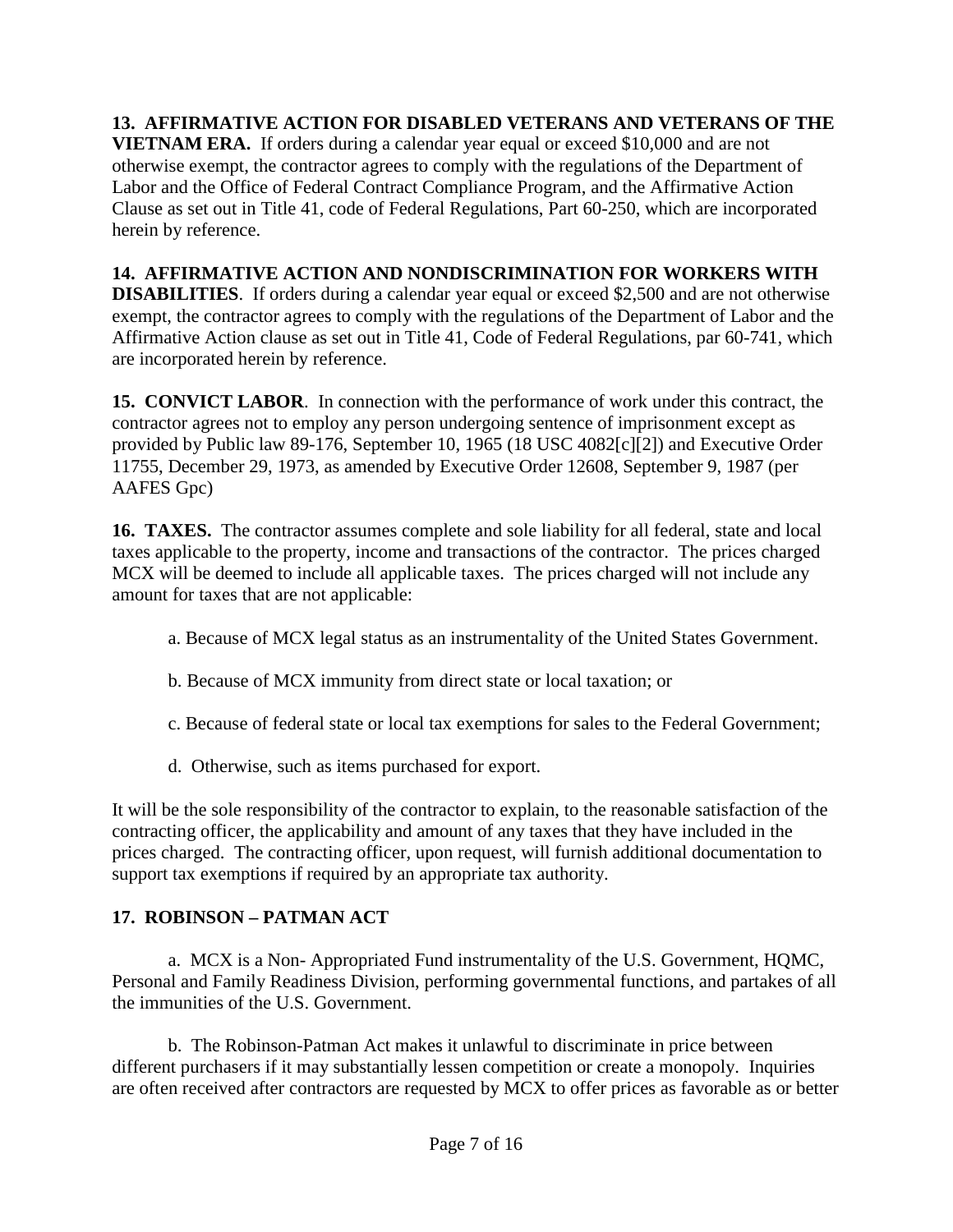than those offered to their other customers. The Robinson- Patman Act does not apply to sales to MCX or other element of the U.S. Government. Contractors may legally offer MCX prices more favorable than they offer to other customers. Neither the offer by the contractor nor the acceptance by MCX is a violation of the Robinson-Patman Act.

<span id="page-7-0"></span>**18. MAILING LIST**. Under no conditions will contractor sell or otherwise disseminate name and address information on MCX customers to other persons or firms. The contractor agrees to restrict its use of such information to the performance of this contract.

<span id="page-7-1"></span>**19. ENVIRONMENTAL PROTECTION**. The Contractor will comply with all applicable Environmental Protection laws and regulations.

<span id="page-7-2"></span>**20. WARRANTY.** Contractor warrants that:

a. The items furnished will be merchantable and fit and sufficient for the use intended. "Seconds," "imperfect," or "irregulars," as those terms are normally understood in the trade, will be accepted only when specifically required in the contract. This warranty will survive MCX acceptance of the items and is in addition to other warranties of additional scope given to MCX by the contractor. Any warranty given by the contractor will be a least as good as the warranty offered to other agencies and instrumentalities of the United States.

b. The items or service furnished are covered by the most favorable warranties the contractor gives to any customer for such items or services, and that the rights and remedies provided in the contractor's warranties are in addition to and do not limit any rights afforded to MCX by any other clause of this contact.

c. Where applicable, U.S. made items furnished under this contract are manufactured in accordance with Underwriter's Laboratories, Inc. (U.L.) standards or equivalent. If manufactured overseas, items furnished must meet the U.L. standards or equivalent or more stringent overseas standards. The applicable items or component items, regardless of where manufactured, must carry the appropriate U.L. or equivalent seal or listing mark.

d. Item warranty, packing, and packaging will comply with all contract terms and all laws, rules, and regulations applicable to delivery for domestic resale.

<span id="page-7-3"></span>**21. ITEM SUBSTITUTION AND VARIATION IN QUANTITY**.No substitution or variation in the quantity of any item called for by this contract will be accepted unless authorized by the contracting officer.

## <span id="page-7-4"></span>**22. INSPECTION/QUALITY ASSURANCE**

a. Contractor will maintain an in-process and end-item quality control program to ensure MCX shipments do not include defective/nonconforming items. MCX reserves the right to review and evaluate the program. Review and evaluation may include in-process inspections and initial pilot lot inspections as deemed appropriate at contractor's or subcontractor's facility.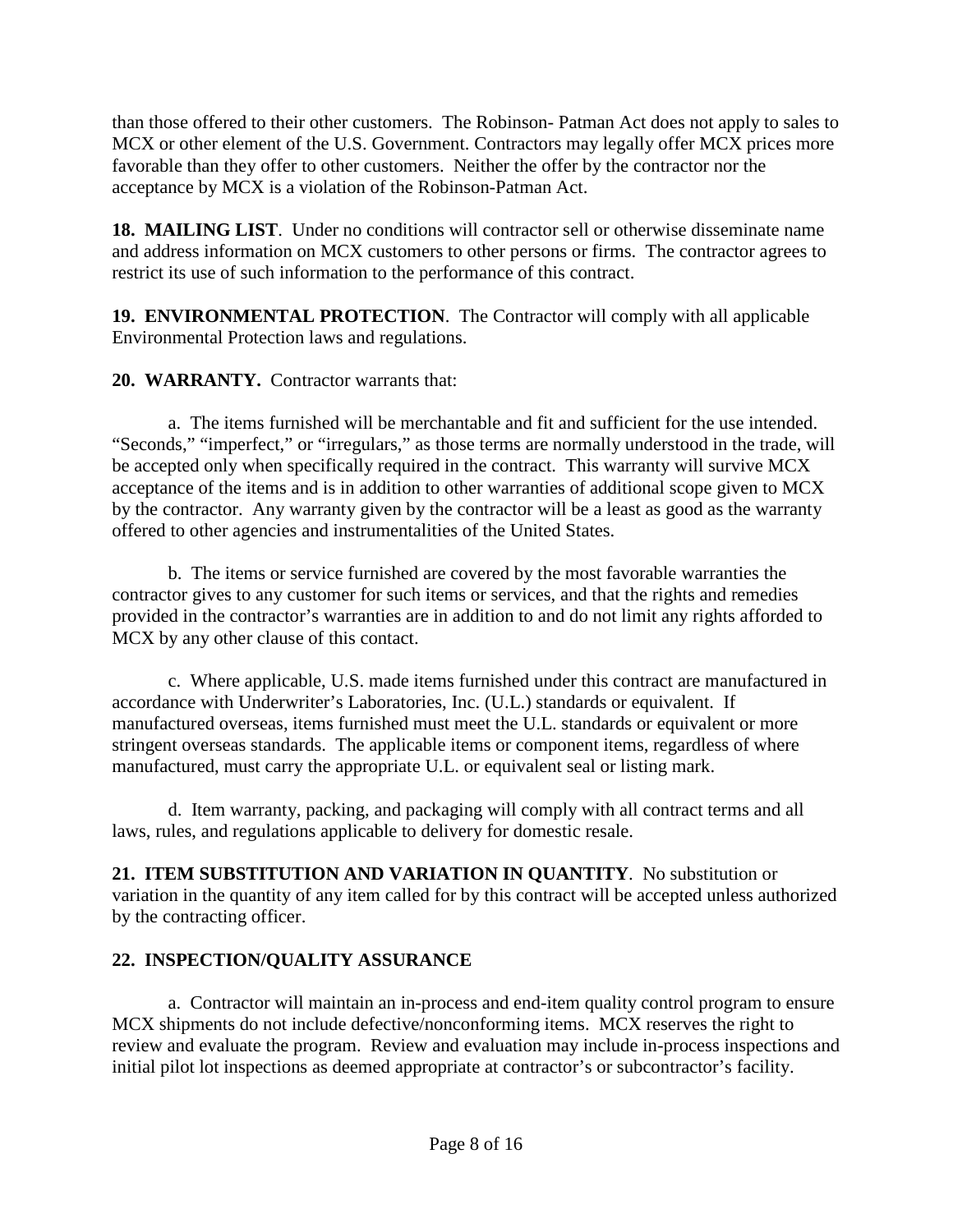b. Items furnished under this contract are subject to inspection and test at all reasonable times, to include verification inspection, and at all reasonable places including but not limited to the manufacturing or assembly plant, shipping point, depot, and the using or selling activity. MCX may, at its option, inspect in accordance with any commercial or military inspection procedure.

c. If items purchased are defective/nonconforming, the contacting officer may take any of the following actions:

(1) Prior to acceptance - the contracting officer may:

(a) Reject items and return them to contractor.

(b) Reject items and require the contractor to repair or replace them in a reasonable specified time;

(c) Accept the items at an equitable adjustment in price as determined by the contracting officer.

(2) After acceptance - the contracting officer may revoke acceptance and proceed under (1) above.

d. If lots furnished are defective/nonconforming, the contracting officer may take any of the following actions:

(1) Prior to acceptance - the contracting officer may:

(a) Reject and return the lot to contractor.

(b) In lieu of rejection, screen (100%inspect) the items; items meeting contract requirement will be accepted; defective/nonconforming items will be treated as indicated in "c" above;

(c) Reject the lot and require contractor to screen all items and repair or replace defective/nonconforming items will be treated as indicated in "c" above;

(d) Accept the lot and have the items repaired for contractor's account; or

(e) Accept the lot at an equitable adjustment in price as determined by the contracting officer.

(2) After acceptance - the contracting officer may:

(a) Revoke acceptance for any reasonable lot (group of items available for inspection) and proceed as in d. (1) above; or

(b) Revoke acceptance of items and proceed as in "c" above for rejected items.

e. If items/lots are shipped/delivered late, the contracting officer may:

(1) Reject the items/lots and return them to contractor; or

(2) Accept the items/lots at an equitable adjustment in price.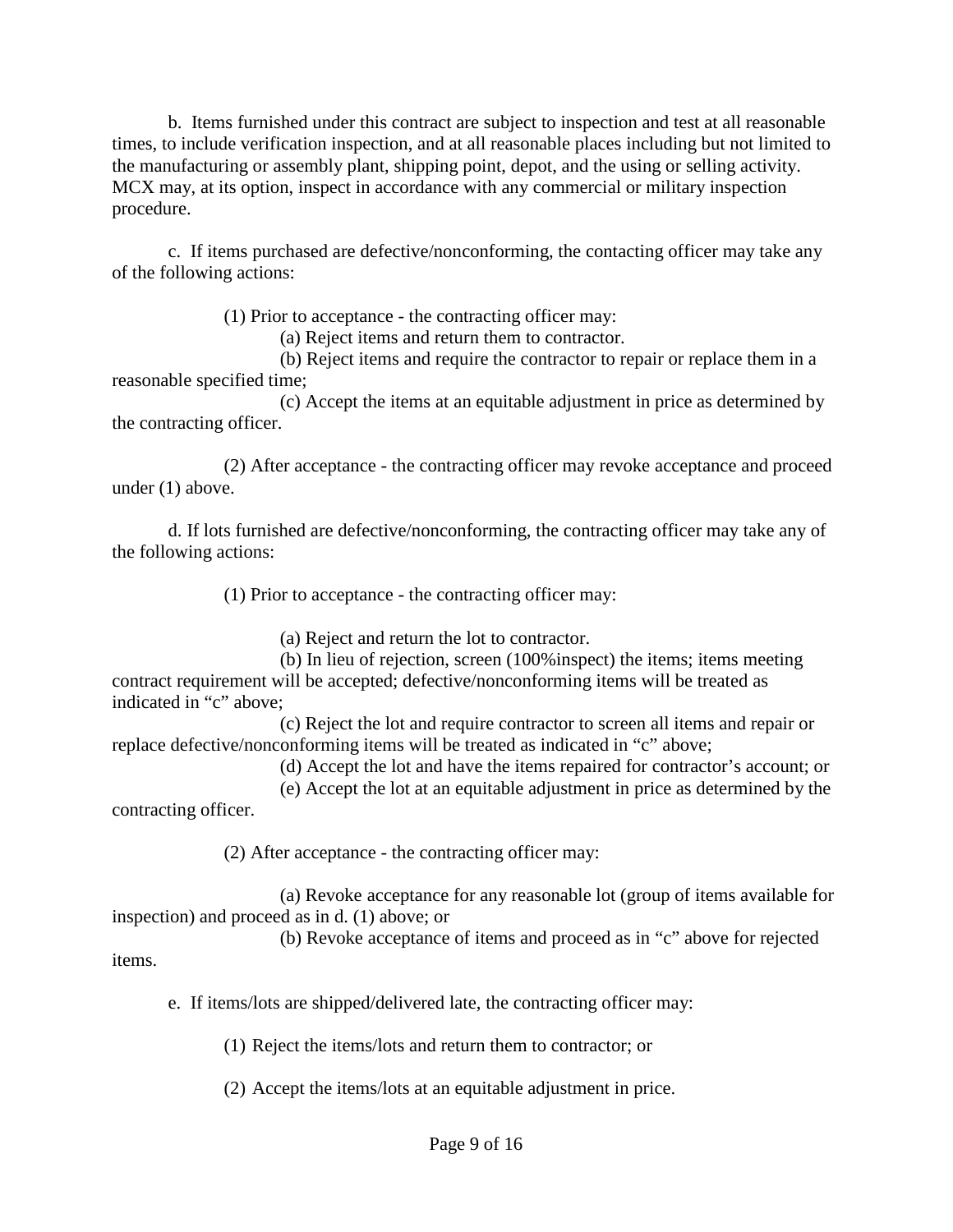(3) If it is necessary to cover in part or totally because of late shipment/delivery, the contracting officer may include costs of cover in determining the equitable adjustment even though the contract has not been terminated.

f. Exercising of any of the options in the INSPECTION/QUALITY ASSURANCE paragraph, will not preclude action under other clauses of the contract (e.g., Defaults, Returns, etc.) or in accordance with general provisions of law.

g. Invoices, for due dating and prompt payment discount qualifying purposes, will be considered received on the date inspection is completed.

### <span id="page-9-0"></span>**23. PRICES**

a. Contractor warrants that during this contract, the net price to MCX (considering unit price, discounts, allowances, co-op advertising, rebates, and other terms and conditions) for each item purchased will be as favorable as, or better than, the price the item is being sold by contractor, to other customers under the same or similar conditions and in the same general geographical area pursuant to agreements made during the same period. In the event contractor subsequently agrees to sell the item to another customer at a lower price, contractor is obligated to promptly offer the lower price, in writing, to the contracting officer. If requested by the contracting officer, the contractor will provide evidence (invoices, price lists, etc. of recent sales to other customers) to establish that the price meets the warranty.

b. In the event contractor subsequently extends special offers (e.g., VPR's, rebates, coupons) or other special terms to other customers, the contractor is obligated to promptly extend them, under the same conditions, in writing, to the MCX contracting officer. If the contracting officer accepts, contractor's obligation under subparagraph a., and this subparagraph, will be to provide a net price as favorable as the terms (as set forth in subparagraph a. and herein) extended to other customers. The contracting officer's written acceptance of a contractor's special offer need not be in the form of a contract modification.

c. The above warranty and obligations may be modified only by written agreement between contractor and the contracting officer, based upon written justification acceptable to the contracting officer.

d. The prices will remain firm for the contract period. However, written requests for adjustment may be considered, when accompanied by documentation substantiating significant and unforeseen cost increases which occurred after the date of award. Granting of any price increase is at the sole discretion of the contracting officer.

<span id="page-9-1"></span>**24. RETURNS**. In any case where items or lots are to be returned (e.g., as defective/nonconforming, late, or under another clause) the contract value of the goods, as of the date the items are returned, will be charged back to the contractor and the following will apply: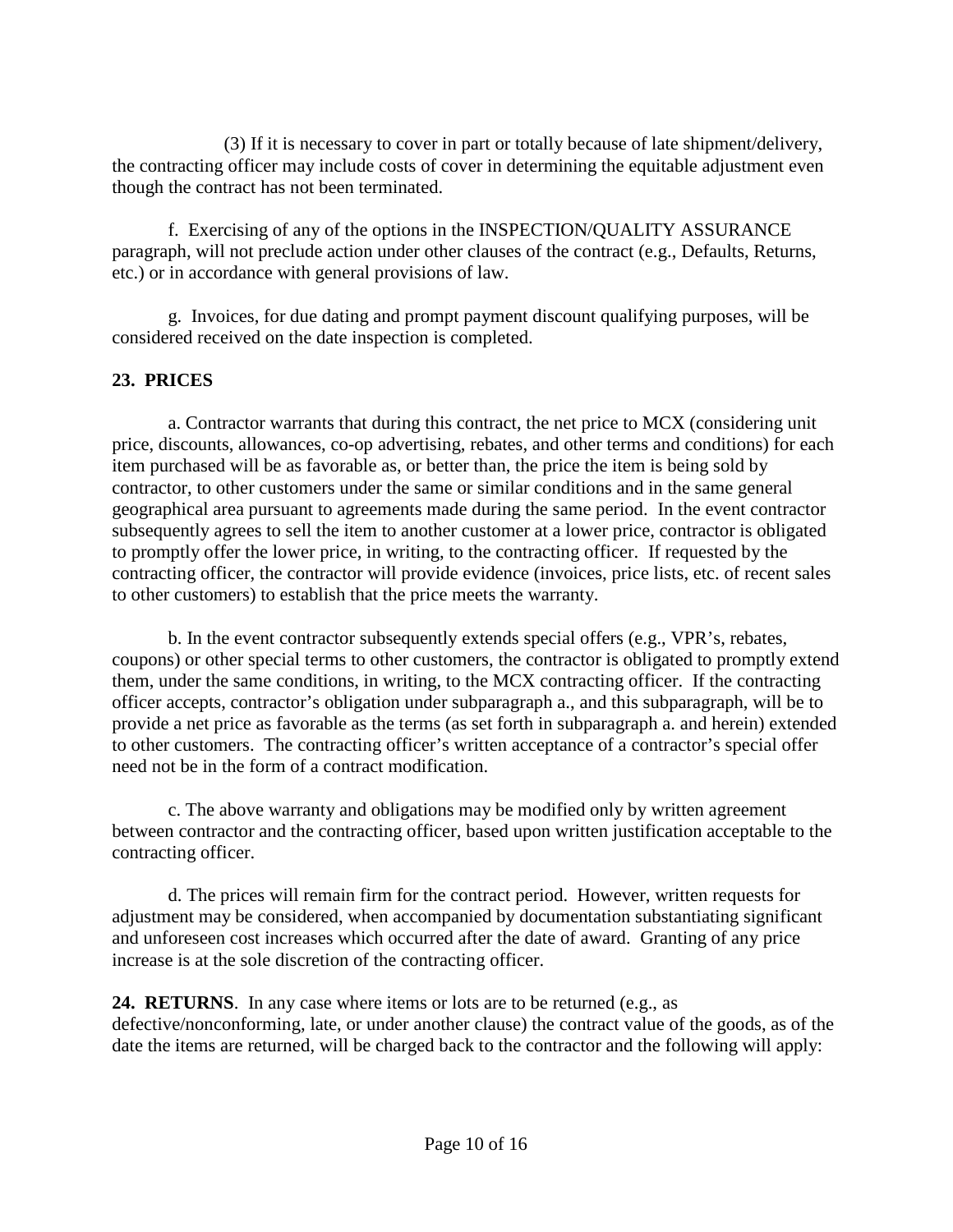a. The contracting officer will notify contractor of decision to return the item/lot and request disposition instructions. Returns of items of lots with a cost price under \$250 may be made without prior notification. The contracting officer may request refund of any payments and an advance to cover the costs of contractor's instructions (e.g. transportation and other related expenses). Title and risk of loss pass to contractor upon shipment from the MCX facility.

b. MCX will deduct the cost of returned items including any transportation costs, from any payment due the contractor. If no money is due the contractor to offset the cost of the returns, a notice of the balance due will be sent to the contractor. The contractor must reimburse MCX within thirty days of the date of the notice. In the event that the thirty days expires and the contractor's debt has not been paid by check or deducted from payments due the contractor, MCX will begin to accrue interest against the balance for each thirty days thereafter. The interest charge will be calculated using the balance due at the end of each thirty day period. The interest rate will be the rate established by the Prompt Payment Act (refer to [http://www.fms.treas.gov/prompt/index.html\)](http://www.fms.treas.gov/prompt/index.html).

c. Unless otherwise provided, MCX will retain earned discounts and allowances, such as, but not limited to: prompt payment discounts, distribution allowances, bottom line discounts, special allowances, advertising allowances, discounts in lieu of warranty, and freight allowances. With the exception of freight allowances, all of these discounts or allowances may be credited the contractor on a pro rata basis in conjunction with the return of defective/nonconforming items resulting from inspection and rejection of all or part of a "lot."

d. If contractor fails to provide instructions within ten days or such other reasonable time as the contracting officer allows, refuses to accept returned items or lots, or fails to provide a requested or refund of payment, the contracting officer may, at contracting officer option and in addition to other remedies specified elsewhere in the contract:

(1) Advertise the item/lot in one or more local newspapers or trade journals and sell the item/lot for the best price at the place where the item/lot is located; or

(2) Turn the item/lot over to a government property disposal office if there is no responsive offer from a responsible source to an advertisement ({1} above) or if the contacting officer otherwise determines the item/lot is not readily salable for other than scrap or salvage.

e. MCX will credit contractor for any surplus over the amount due from contractor for payment for the goods and incidental and consequential damages.

f. Contractor must notify the contracting officer in writing within 90 days after a request for payment, or a deduction from payments is made, if returned merchandise is not received or is received in quantities or at prices different from the document supporting a deduction. Claims against MCX for non-receipt will not be honored after this 90 day period.

<span id="page-10-0"></span>**25. CONTRACTOR LIABILITY**. In addition to the liabilities specifically provided for in other clauses, contractor will be liable as follows for failing to fully and timely perform in accordance with all contract provisions: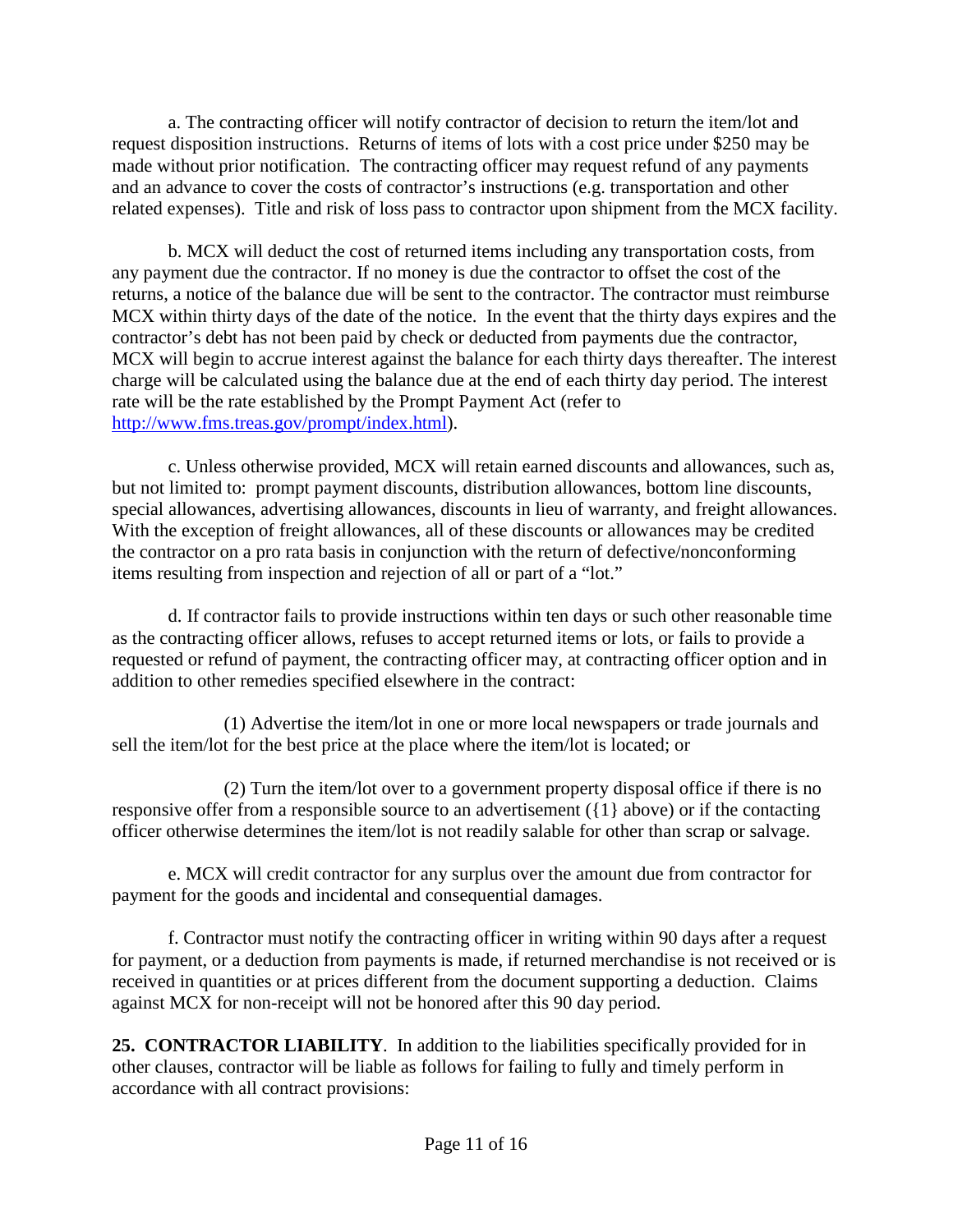a. Incidental damages, including expenses reasonably incurred in inspection, receipt, packing, rejection or screening of goods in lieu of rejection, care and custody of goods rightfully rejected, transportation, and any other reasonable expenses incident to contractor's failure to fully and timely perform in accordance with all contract provisions.

b. Contractor will not be liable for incidental damages if the failure to perform arises out of causes beyond the control and without the fault or negligence of the contractor and any subcontractors and suppliers. Such causes may include acts of God or of the public enemy, acts of the Government in either its sovereign or contractual capacity, fires, floods, epidemics, quarantine restrictions, strikes, freight embargoes, and unusually severe weather. In such case, contractor must provide prompt written notice to the contracting officer. The contracting officer may accept late, partial or substituted performance, or may terminate the contract in whole, or in part, effective immediately upon receipt of written notice by contractor.

#### <span id="page-11-0"></span>**26. SURVEILLANCE**

a. MCX may perform electronic or other types of surveillance in MCX facilities. Contractor will inform its employee representatives that such surveillance may be conducted and that individuals implicated in improprieties may be found unacceptable for employment in any MCX facility, and prosecuted in Federal court for any resulting law violation. Contractor will obtain written certification from all its personnel, to include employees and representatives performing contract functions at exchange facilities, and will maintain the certification on file for the period of the contract. The form for this certification is shown below.

#### EMPLOYEE CERTIFICATION

I,\_\_\_\_\_\_\_\_\_\_\_\_\_, certify that \_\_\_\_\_\_\_\_\_\_\_\_ has informed me electronic surveillance may be used to verify contract compliance and detect improper handling of funds. If a violation is detected, I understand that I may be found unacceptable for employment in any MCX facility and prosecuted in federal court for any resulting law violation.

 $Signal$  Dated

b. Contractor is liable and will pay MCX for losses under this contract detected by surveillance or otherwise discovered.

#### <span id="page-11-1"></span>**27. WITHHOLDING**. MCX may withhold payment for:

a. Amounts due or creditable to MCX under this contract (e.g., returns, damages, etc.).

b. Amounts otherwise due or creditable to MCX. Any dispute will be processed under the Disputes clause unless it became due pursuant to another contract which included a Disputes clause.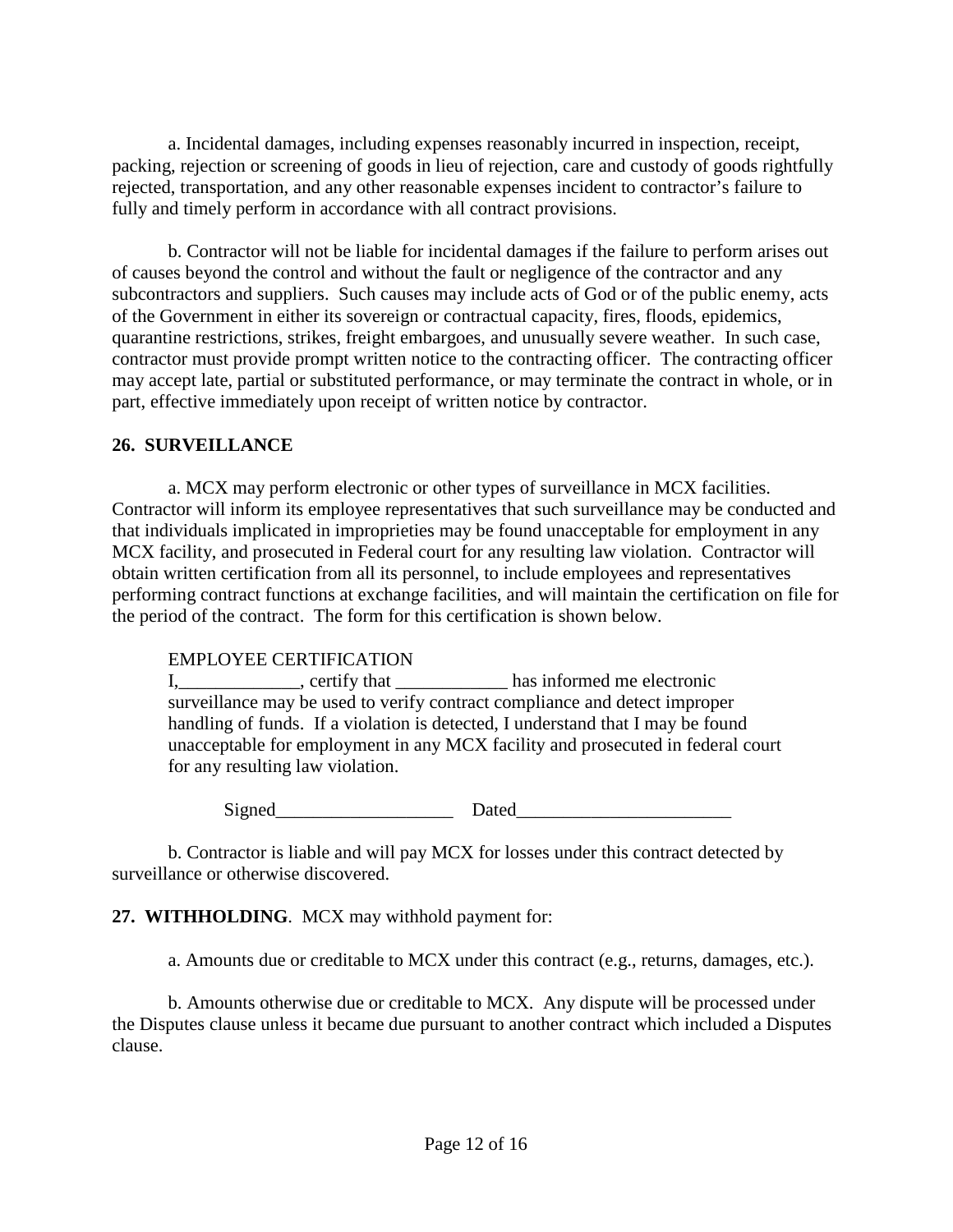c. In conjunction with any withholding, MCX will retain the benefit of all earned discounts and allowances including, prompt payment discounts, rebates, distribution allowance, discounts in lieu of warranty, and freight allowances. Prompt payment discounts and rebates will also be considered earned if they would have been earned except for the withholding.

<span id="page-12-0"></span>**28. NONWAIVER OF DEFAULTS**. Any, failure by MCX at any time, or from time to time, to enforce or require strict performance of any terms or conditions of this contract will not constitute waiver thereof, and will not affect or impair such terms and conditions in any way, or MCX's right at any time to avail itself of such remedies as it may have for breach or breaches of such terms and conditions.

## <span id="page-12-1"></span>**29. DEFAULTS**

a. The contracting officer by written notice of default, may terminate any bilateral contract in whole or in part for contractor's failure to:

(1) Ship/deliver conforming items or provide conforming services within the time specified.

(2) Timely comply with other contract requirements including, e.g., the obligation to provide disposition instruction, repair or replace defective items.

(3) Make progress such that performance of the contract is endangered, provided contractor does not cure such failure within 10 days (or such other period as the contracting officer may authorize in writing) after receipt of notice from the contracting officer specifying such failure.

b. In the event of default, the contracting officer may "cover" by making, in good faith and without unreasonable delay, any reasonable purchase of, or contract to purchase, goods or services in for those due from contractor. Substitute items need not be identical, or the same or similar, as long as they meet the same general needs of MCX at the time of cover, as determined by the contracting officer.

c. Except as to performance terminated in accordance with the above, contractor is obligated to continue to perform the contract.

d. Time is of the essence in performance of MCX contracts.

## <span id="page-12-2"></span>**30. RESTRICTIONS ON PURCHASES OF FOREIGN GOODS**

a. Contractor will not acquire for use in the performance of this contract any merchandise, equipment, supplies or service originating from, processed in, or transported from or through, the countries prohibited from commerce by the U. S. Government. This restriction includes merchandise, equipment, supplies or services from any other country that is restricted by law, regulation, or executive order at any time during performance of the contract. Lists of entities and individuals subject to economic sanctions are included in the Office of Foreign Assets Control's (OFAC), Department of the Treasury, List of Specially Designated Nationals and Blocked Persons at [http://www.treas.gov/offices/enforcement/ofac/sdn.](http://www.treas.gov/offices/enforcement/ofac/sdn) More information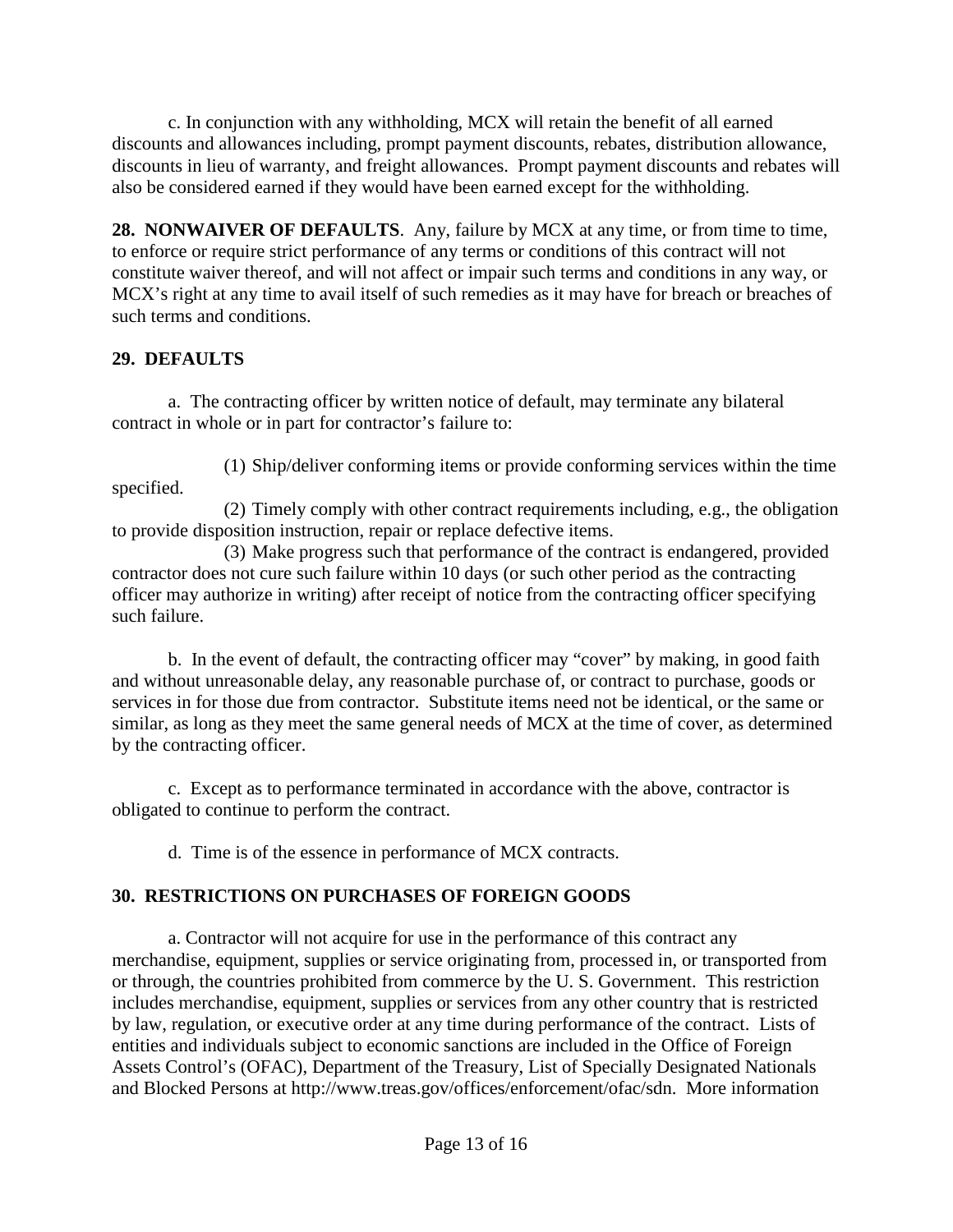about these restrictions, as well as updates, is available in the OFAC's regulations at 31 CFR Chapter V and/or on OFAC's website at [http://www.treas.gov/offices/enforcement/ofac.](http://www.treas.gov/offices/enforcement/ofac)

b. Contractor agrees to insert the provision of this clause, including this paragraph, in its subcontracts.

## <span id="page-13-0"></span>**31. AUTOMATIC DATA PROCESSING VIRUS**

a. Contractor furnished Automatic Data Processing (ADP) products must be virus free. ADP products includes but is not limited to, firmware (e.g. cash registers, modems, printers, personal and mainframe computers), packaged software programs, software programs tailored for MCX, demonstration diskettes, subscribed data bases, electronic mail, drawings, reports, Electronic Data Interchange systems and maintenance diskettes.

b. Contractor warrants that the ADP products provided have been controlled and protected to avoid virus contamination. This warranty will end ninety calendar days after proper product installation unless contractor changes (modifies, upgrades or provides approved substitutes) the product. If a change occurs, the warranty will end ninety calendar days after such changes are installed on MCX property.

c. If there is evidence reasonably tracing a virus contamination to the product provided under this contract, MCX will notify the contractor. The contractor will be liable for all costs incurred by MCX in removing the virus, correcting damaged ADP products and including labor, repair costs and replacement ADP products.

d. Contractor warrants that all software sold to MCX for retail sales is virus free. Contractor warrants that ADP products have been controlled and protected to avoid virus contamination. If a contractor product is returned to MCX by a customer because of virus contamination, contractor agrees to accept return of the product, regardless of when it was purchased by MCX or shipped by contractor, and to replace it at no cost to MCX or the customer. Claims against MCX as result of virus contaminated retail products will be handled in accordance with the Hold Harmless and Indemnification clause in this agreement.

<span id="page-13-1"></span>**32. MCX/VENDOR PARTNERSHIP MARKETING PROGRAM**. The MCX Marketing program consists of numerous elements to enhance the sale of consumer products and services. At the contractor's request, MCX will give the contractor the opportunity to participate in selected elements of the Program. All participation will be in conjunction with the sale of authorized products and services to authorized customers. MCX reserves the right to limit the degree of participation based on availability, designated themes of special events, and the overall goals of the program.

<span id="page-13-2"></span>**33. MCX SELL PRICE**. Any reference to MCX sell or retail prices are solely for MCX information and internal purposes and do not constitute an agreement to sell any product at a particular price.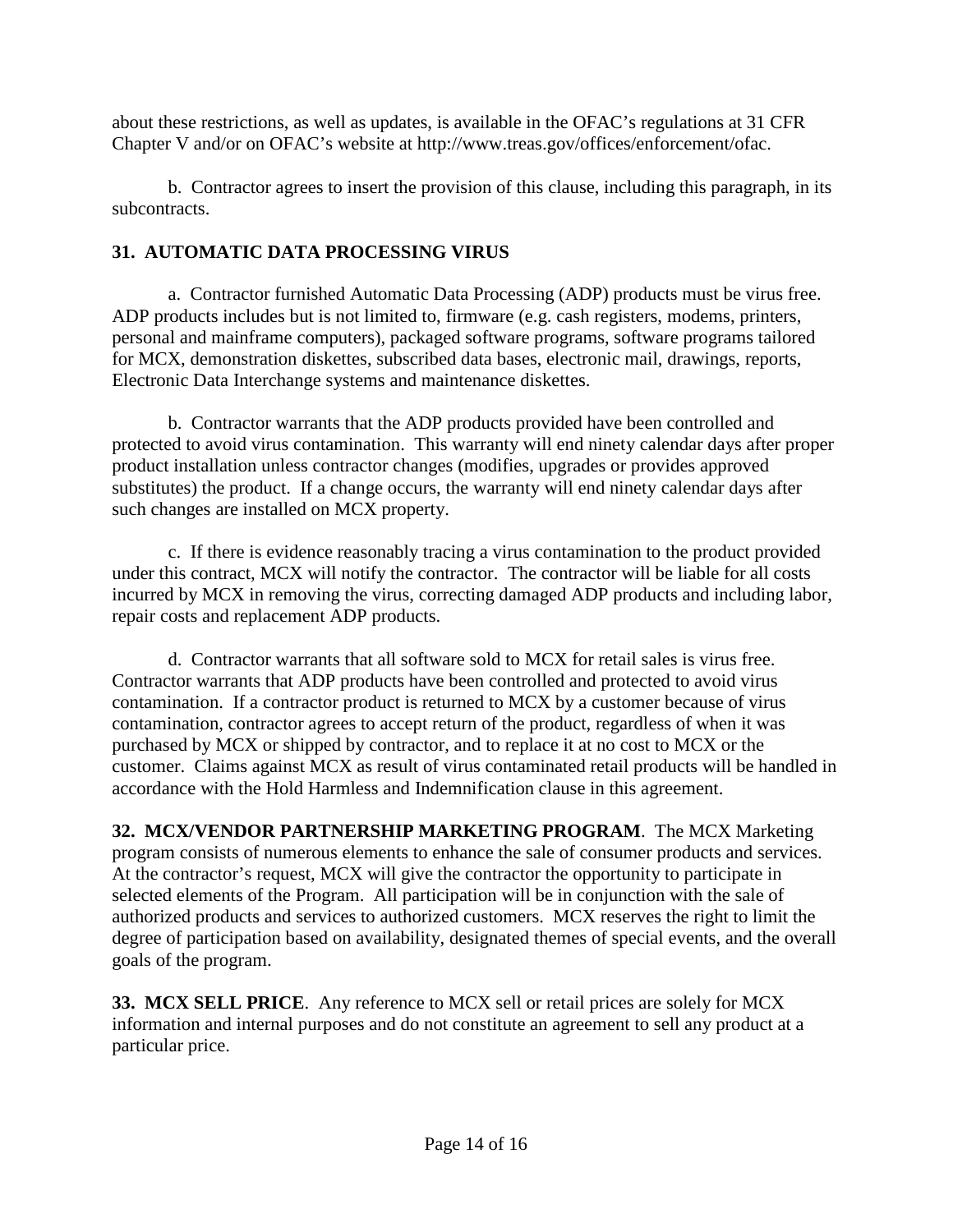#### <span id="page-14-0"></span>**34. CONFORMANCE WITH APPLICABLE LAWS AND REGULATIONS**. By

supplying merchandise to MCX, contractor warrants that it has complied with all applicable laws and regulations governing the manufacture, sale, packing, shipment, and delivery of the merchandise. Contractor certifies that it, its subcontractors, and its suppliers have complied with applicable labor laws, including, but not limited to, the Fair Labor standards Act (FLSA). Contractor will notify subcontractors that MCX requires merchandise be made in compliance with the FLSA and will provide subcontractors with information regarding the requirements of FLSA. If requested by the contracting officer, contractor will promptly provide subcontractor names and manufacturing sites. Contractor will have an effective monitoring program for it, and its subcontractors and suppliers, and will display Wage and Hour Division posters in workers' language and other appropriate material, provided by U.S. Department of Labor (DOL) through MCX, at U.S. work sites inviting workers to make inquiries about the Fair Labor Standards Act. Further, the contractor shall be responsible to comply with any and all laws which may from time to time be in effect governing the hours, wages, labor relations (including collective bargaining), workmen's compensation, working conditions and other matters pertaining to labor standards of the country, or political matters pertaining to labor standards of the country, or political subdivision thereof, wherin this contract is to be performed.

<span id="page-14-1"></span>**35. INSURANCE**. The Contractor shall maintain, during any contract period, insurance coverage as stated in this contract, with insurance company(ies) acceptable to MR and MCCS. Acceptable is defined as a carrier that is A rated by A.M. Best, Inc., or equivalent. All liability insurance coverage will name the United States, MR, and MCCS as additional and several insureds for claims, demands, suits, judgments, costs, charges, and expenses arising out of or in connection with any loss, damage, or injury resulting from the negligence or other fault of Contractor, or Contractor's agents, representatives, or employees. If not otherwise indicated in the purchase order or contract, Contractor shall maintain the following types and minimum amounts of insurance:

a. Comprehensive General Liability Insurance

\$1,000,000 Per Occurrence / \$2,000,000 Total Policy Aggregate \$1,000,000 Personal Injury/Advertising Injury \$2,000,000 Products and Completed Operations Aggregate

b. Workers' Compensation and Employer's Liability Insurance. The Contractor shall carry a workers' compensation and employer's liability policy which provides statutory benefits covering all their employees in those states where they are located and working at MCCS facilities, or in support of MCCS. Contractor shall maintain the following types and minimum amounts of insurance:

\$1,000,000 per employee / per claim / per occurrence \$1,000,000 per claim / per occurrence for occupational illness or disease

Automobile Bodily Injury and Property Damage Liability Insurance. The Contractor shall maintain business auto insurance covering all owned, non-owned, and leased vehicles with a combined single limit of \$1,000,000 and a \$2,000,000 aggregate policy limit.